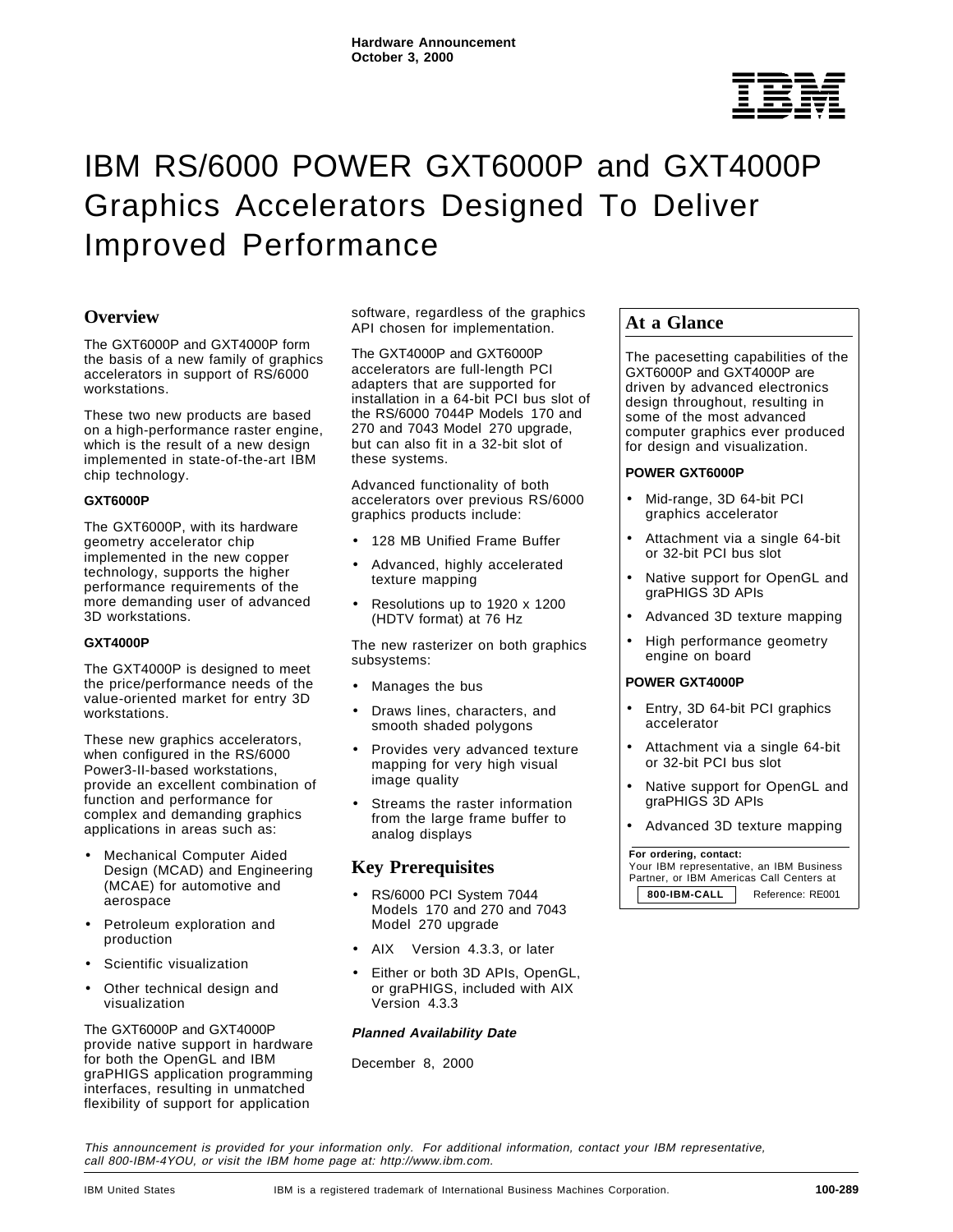

#### **GXT6000P**

The GXT6000P, with its hardware geometry acceleration:

- Supports the higher performance requirements of the more demanding user of advanced 3D workstations.
- Provides the highest level of graphics performance available for the RS/6000 workstations.
- Delivers significant advances in performance as<br>measured by the Graphics Performance by the Graphics Performance<br>ion (GPC) benchmarks and, more Characterization importantly, within MCAD and MCAE applications.

In some benchmarks, for certain environments the GXT6000P more than doubles the speed of previous IBM graphics products.

In the GXT6000P, the geometry engine performs very high precision transformations on geometric models and provides clipping and multisource lighting.

The IBM Power GXT6000P Graphics Accelerator is a 64-bit mid-range 3D PCI Graphics adapter for the RS/6000 Models 7044-170 and 7044-270 and 7043-270 upgrade. This adapter has the following base features:

- 128MB Unified Frame Buffer
	- − 24-Bit Double Buffered up to 1920 x 1200
	- − 24-Bit Quad Buffered Stereo up to 1280 x 1024
	- − 24-Bit Z-Buffer
	- − 4/8-Bit Overlay
	- − 8-Bit Double Buffered Alpha
	- − 8-Bit Stencil/Clip Planes
	- 8 Windows<sup>™</sup> ID bits
- 1 Rectangular Scissor Region
- 5 HW Rectangular Clippers
- Texture Mapping:
	- − Up to 108 MB Texture Memory (1280 x 1024)
	- Dual Texture
	- − 3D Texture
	- − Texture Color Table
- Video Support:
- Bilinear Scaling
	- Color Space Conversion
- 4 Hardware Color Maps
- Gamma Corrected AA Lines
- Full OpenGL/graPHIGS Geometry Accelerator
- HW Occlusion Culling

#### API Support:

- X11
- **GraPHIGS**
- OpenGL 1.2

Monitor Support:

- Resolutions Supported:
- − 1280 X 1024 @ 85Hz
	- − 1600 X 1200 @ 85Hz
- − 1920 X 1200 @ 76Hz
- DDC2B Support
- ISO 9241-Compliant



#### **GXT4000P**

The GXT4000P:

- Is designed to meet the price/performance needs of the value-oriented market for entry 3D workstations.
- Shows significant improvement over previous IBM graphics accelerators, while providing a very attractive price point.

The IBM Power GXT4000P Graphics Accelerator is a 64-bit entry 3D PCI Graphics adapter for the RS/6000 Models 7044-170 and 7044-270 and 7043-270 upgrade. This adapter has the following base features:

- 128 MB Unified Frame Buffer
	- − 24-bit Double Buffered up to 1920 x 1200
	- − 24-bit Quad Buffered Stereo up to 1280 x 1024
	- − 24-bit Z-Buffer
	- − 4/8-bit Overlay
	- − 8-bit Double Buffered Alpha
	- − 8-bit Stencil/Clip Planes
	- − 8 Windows ID bits
	- 1 Rectangular Scissor region
- 5 HW Rectangular Clippers
- Texture Mapping:
	- − Up to 108 MB Texture Memory (1280 x 1024)
	- Dual Texture
	- − 3D Texture
	- − Texture Color Table
- Video Support:
	- − Bilinear Scaling
	- Color Space Conversion
	- 4 Hardware Color Maps
- Gamma Corrected AA lines
- HW occlusion culling

#### API Support:

- X11
- **GraPHIGS**
- OpenGL 1.2

#### Monitor Support:

- Resolutions Supported:
- − 1280 x 1024 @ 85 Hz
- − 1600 x 1200 @ 85 Hz
- − 1920 x 1200 @ 76 Hz
- DDC2B Support
- ISO 9241-Compliant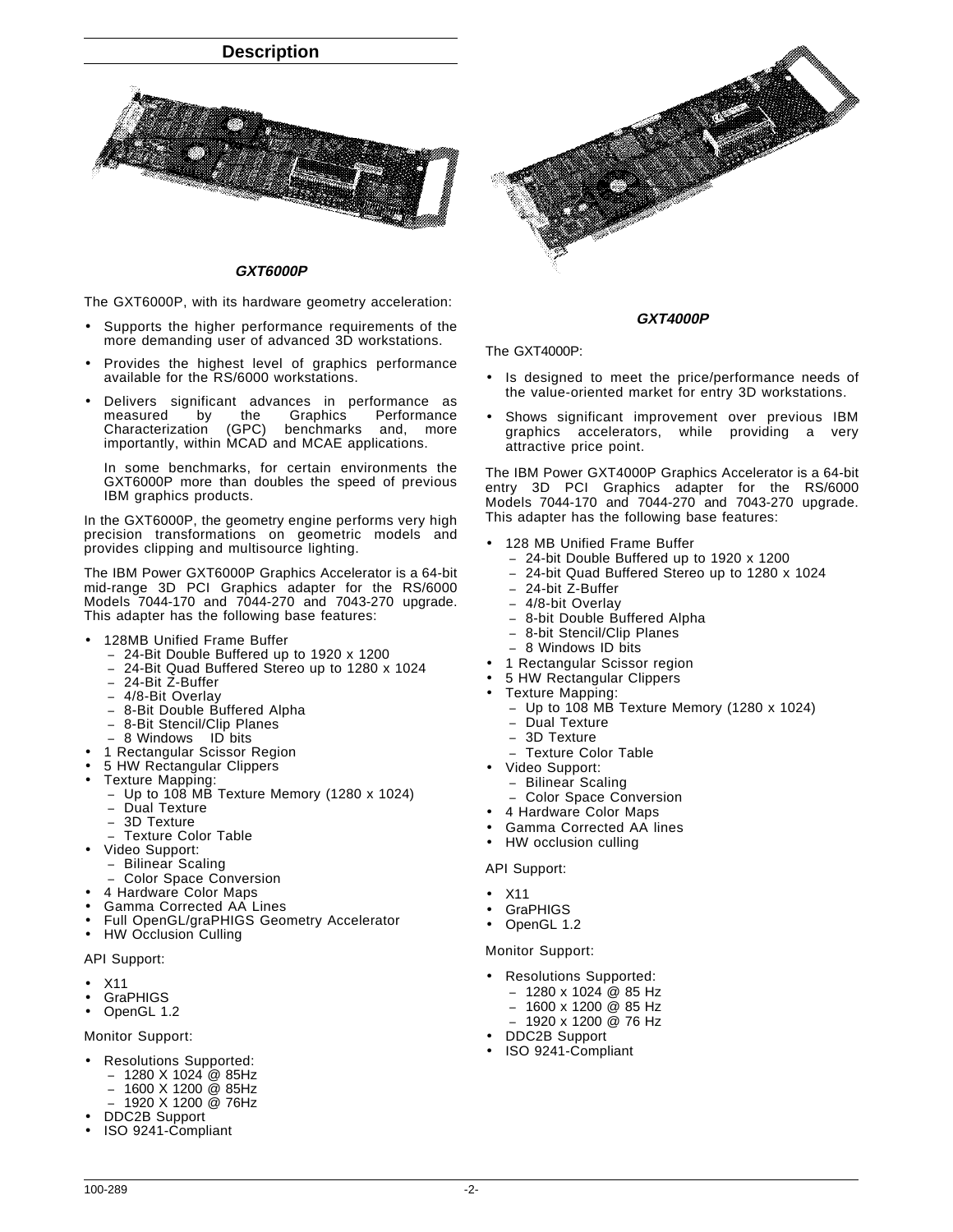# **Year 2000**

These products are Year 2000 ready. When used in accordance with their associated documentation, they are capable of correctly processing, providing, or receiving date data within and between the twentieth and twenty-first centuries, provided that all products (for example, hardware, software, and firmware) used with the products properly exchange accurate date data with them.

# **Euro Currency**

These products are not impacted by euro currency.

# **Product Positioning**

# **Power GXT6000P**

The Power GXT6000P is the highest performing IBM graphics accelerator available for the RS/6000. It replaces the GXT3000P on 7044 Model 170 and 270 and 7043-270 upgrade. The GXT6000P, coupled with the 7044 Model 170 450 MHz system, delivers its highest graphics workstation performance. The 7044 Model 270 2-way with the GXT6000P also provides very good CATIA performance if MCAE and other multiprocessor applications are used.

# **Power GXT4000P**

The POWER GXT4000P is the second highest performing IBM graphics accelerator available for the RS/6000. It replaces the GXT3000P and GXT2000P on 7044 Model 170 and 270 and 7043-270 upgrade. The GXT4000P, coupled with the 7044 Model 170 450 MHz system, delivers its highest graphics workstation performance; however, GXT4000P, with Model 170 333 MHz and 400 MHz-based systems, delivers the best price/performance.

## **Trademarks**

RS/6000 and AIX are registered trademarks of International Business Machines Corporation in the United States or other countries or both.

Windows is a trademark of Microsoft Corporation.

Other company, product, and service names may be trademarks or service marks of others.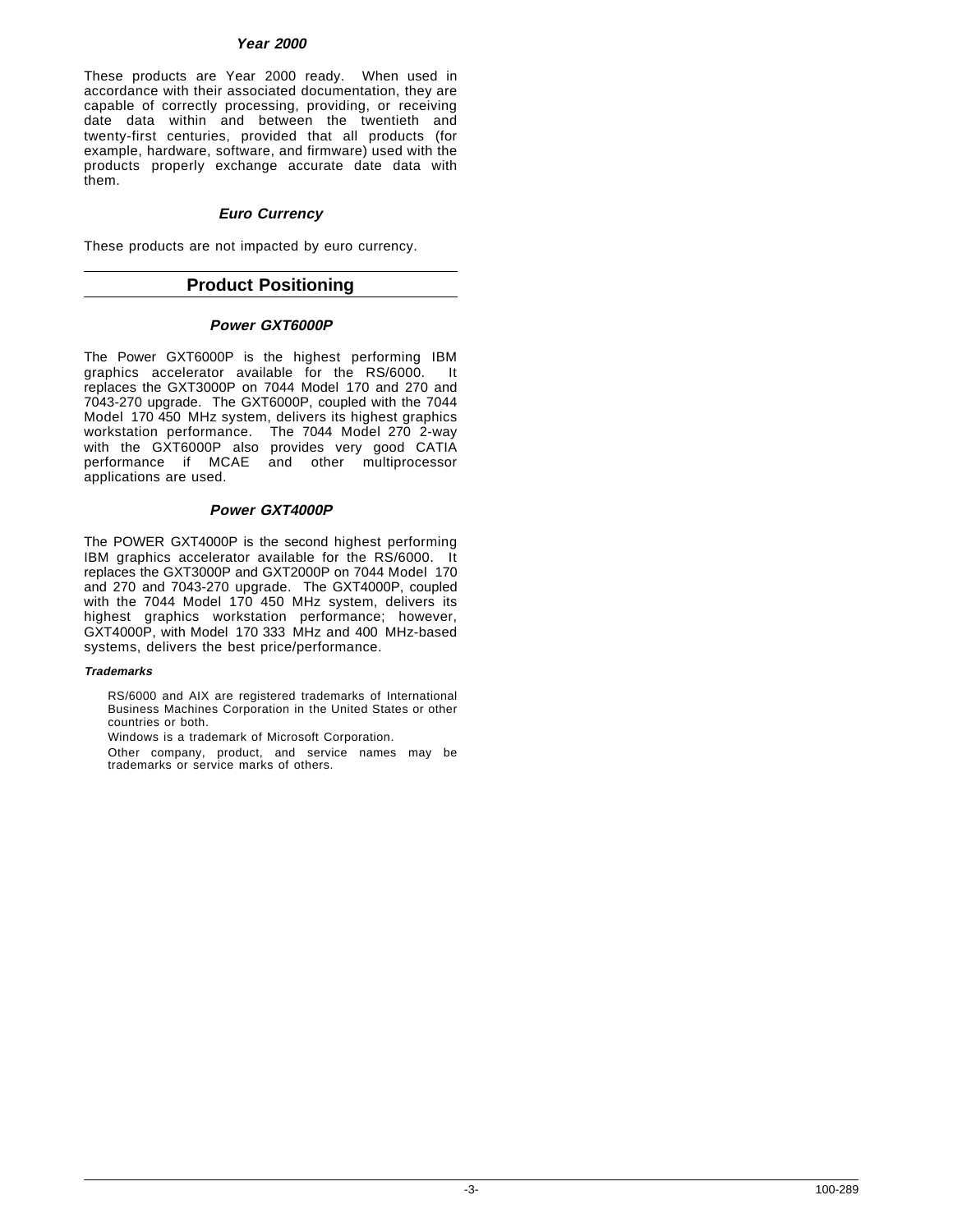

# **IBM US Announcement Supplemental Information**

October 3, 2000

# **Publications**

The POWER GXT4000P and POWER GXT6000P Graphics Adapter Installation and Using Guide (SA23-1236) is shipped.

You can view or print publications from the RS/6000 Install Options section of the RS/6000 System Books Web site at:

## **http://www.rs6000.ibm.com/resource/hardware\_docs/**

The Publication Notification System (PNS) is available by order number. Customers who currently subscribe to PNS receive publication updates automatically.

The Publication Notification System (PNS) is available at:

## **http://www.ibm.com/shop/publications/pns/**

# **Technical Information**

**Physical Specifications:** Both adapters are packaged on standard single-slot PCI cards.

**Operating Environment:** The PCI interfaces are 64-bit, up to 66 MHz and 3.3 Volts.

## **Hardware Requirements**

• RS/6000 PCI System 7044 Model 170 and/or Model 270

#### **Software Requirements**

- AIX<sup>®</sup> Version 4.3.3, or later
- Either or both 3D APIs, OpenGL, or graPHIGS, included with AIX Version 4.3.3

## **Planning Information**

**Cable Orders:** The following chart shows the cable feature to graphics accelerator reference. Check your specific system model to determine which graphics accelerators are supported on which model.

## **Display Cable Feature Number Matrix**

| <b>DISPLAYS</b>                                                                                                                                                                                                                      | GRAPHICS ACCELERATORS                                                                                                                                                             |                                                                                                                                                                                             |                                                                                                                                                                              |                                                                                                                                                                                                                        |
|--------------------------------------------------------------------------------------------------------------------------------------------------------------------------------------------------------------------------------------|-----------------------------------------------------------------------------------------------------------------------------------------------------------------------------------|---------------------------------------------------------------------------------------------------------------------------------------------------------------------------------------------|------------------------------------------------------------------------------------------------------------------------------------------------------------------------------|------------------------------------------------------------------------------------------------------------------------------------------------------------------------------------------------------------------------|
|                                                                                                                                                                                                                                      | (TM)<br>GXT150M<br>(13W3)                                                                                                                                                         | GXT500P/<br>GXT550P<br>(13W3/DDC)                                                                                                                                                           | GXT1000<br>(13W3)                                                                                                                                                            | 7250<br>(13W3)                                                                                                                                                                                                         |
| G52(1)<br>(1)<br>P50<br>P70<br>P200<br>P201<br>P72 (1)<br>P92 (4)<br>P202 (4)<br>(1)<br>P76<br>(5)<br>P260<br>6091-191<br>POWERDP17<br>POWERDP20<br>9516-B03<br>9516-B23<br>9513-AW1<br>9513-AG1<br>9519-AW1<br>9519-AG1<br>9497-Axx | ΝS<br>4213 (2)<br>4234<br>4234<br>4234<br>4213 (2)<br>4234<br>4234<br>4213 (2)<br>4213<br>(2)<br>4214<br>4214<br>4214<br>4214<br>4214<br><b>NS</b><br>ΝS<br>ΝS<br><b>NS</b><br>ΝS | ΝS<br>4213<br>4240<br>4240<br>4241<br>4213<br>(3)<br>4213<br>(3)<br>4213<br>(3)<br>(3)<br>4213<br>4213<br>(3)<br>4219<br>4219<br>4219<br>4214<br>4214<br>4213<br>4213<br>4213<br>4213<br>ΝS | ΝS<br><b>NS</b><br>4234<br>4234<br>4234<br>NS.<br>4234<br>4234<br>ΝS<br><b>NS</b><br>3252<br>3253<br>3253<br>4214<br>4214<br><b>NS</b><br><b>NS</b><br>ΝS<br><b>NS</b><br>ΝS | <b>NS</b><br>ΝS<br>4234<br>4234<br>4234<br>NS.<br>4234<br>4234<br><b>NS</b><br><b>NS</b><br>3252<br>(6)<br>3253<br>(6)<br>3253<br>(6)<br>4214<br>4214<br><b>NS</b><br><b>NS</b><br><b>NS</b><br><b>NS</b><br><b>NS</b> |

|                                                                                                                                                                                                                                         | GXT120P/<br>GXT130P/<br>GXT110P<br>$(15D/DDC)$ *                                                                                                                                                               | GXT250P/<br>GXT255P<br>(15D/DDC)                                                                                                                                                    | GXT800M/<br>GXT800P<br>(15D/DDC)                                                                                                                                             | GXT300P<br>GXT2000P<br>GXT3000P<br>(15D/DDC)                                                                                                                                                  |
|-----------------------------------------------------------------------------------------------------------------------------------------------------------------------------------------------------------------------------------------|----------------------------------------------------------------------------------------------------------------------------------------------------------------------------------------------------------------|-------------------------------------------------------------------------------------------------------------------------------------------------------------------------------------|------------------------------------------------------------------------------------------------------------------------------------------------------------------------------|-----------------------------------------------------------------------------------------------------------------------------------------------------------------------------------------------|
| G52(1)<br>P50 (1)<br>P70<br>P <sub>200</sub><br>P201<br>P72 (1)<br>P92 (4)<br>P202 (4)<br>P76 (1)<br>P260 (5)<br>6091-191<br>POWERDP17<br>POWERDP20<br>9516-B03<br>9516-B23<br>9513-AW1<br>9513–AG1<br>9519-AW1<br>9519–AG1<br>9497-Axx | Display<br>Display<br>4238<br>4238<br>4237<br>Display<br>Display<br>Display<br>Display<br>Display<br>ΝS<br>4217<br>4217<br>4217<br>4217<br>Display<br>Display<br>Display<br>Display<br>$\star\star$<br>Display | ΝS<br>Display<br>4238<br>4238<br>4237<br>Display<br>Display<br>Display<br>Display<br>Display<br>4239<br>4239<br>4239<br>4217<br>4217<br>Display<br>Display<br><b>NS</b><br>ΝS<br>ΝS | ΝS<br>Display<br>4238<br>4238<br>4237<br>Display<br>Display<br>Display<br>Display<br>Display<br>4239<br>4239<br>4239<br>4217<br>4217<br>ΝS<br>ΝS<br>Display<br>Display<br>ΝS | ΝS<br>Display<br>4238<br>4238<br>4237<br>Display<br>Display<br>Display<br>Display<br>Display<br>4239 (7)<br>4239 (7)<br>4239 (7)<br>4217<br>4217<br>ΝS<br>ΝS<br>Display<br>Display<br>Display |

This announcement is provided for your information only. For additional information, contact your IBM representative, call 800-IBM-4YOU, or visit the IBM home page at: http://www.ibm.com.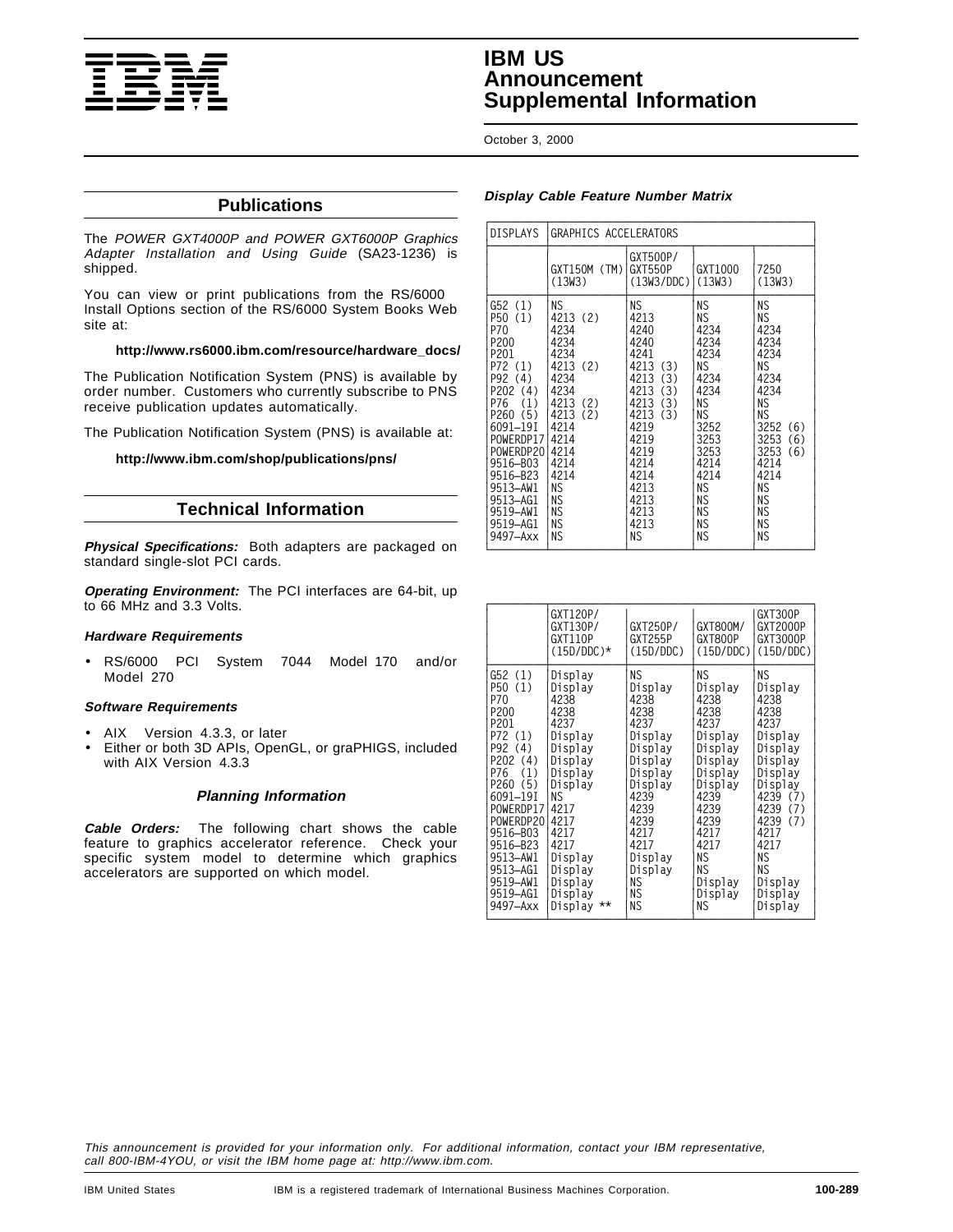|                                                                                                                                                                                                                                                                                                                                                                                                                                                                                                                                                                                                                                                                                                                                                                                                                                                                                                                                                                 | GXT4000P<br>GXT6000P<br>(DVI/DDC)(8)                                                                                                                                                                       |  |  |
|-----------------------------------------------------------------------------------------------------------------------------------------------------------------------------------------------------------------------------------------------------------------------------------------------------------------------------------------------------------------------------------------------------------------------------------------------------------------------------------------------------------------------------------------------------------------------------------------------------------------------------------------------------------------------------------------------------------------------------------------------------------------------------------------------------------------------------------------------------------------------------------------------------------------------------------------------------------------|------------------------------------------------------------------------------------------------------------------------------------------------------------------------------------------------------------|--|--|
| G52 (1)<br>P50 (1)<br>P70<br>P200<br>P201<br>P72 (1)<br>P92 (4)<br>P202 (4)<br>P76<br>(1)<br>P260 (5)<br>6091-19I<br>POWERDP17<br>POWERDP20<br>9516-B03<br>9516-B23<br>9513-AW1<br>9513-AG1<br>9519-AW1<br>9519–AG1<br>9497-ALL<br>9497–Axx<br>9497-Dxx                                                                                                                                                                                                                                                                                                                                                                                                                                                                                                                                                                                                                                                                                                         | ΝS<br><b>NS</b><br>4238<br>4238<br>4237<br>Display<br>Display<br>Display<br>Display<br>Display<br>ΝS<br>ΝS<br><b>NS</b><br>4217<br>4217<br>ΝS<br>ΝS<br>Display<br>Display<br>Display<br>Display<br>Display |  |  |
| Notes<br>NS = Not Supported - This display/adapter<br>combination is not supported.<br>Display - The appropriate cable is included with<br>the display.<br>(1) Captured 15-pin D-shell cable<br>(2) An ID bit adapter is required (P/N 21L4522)<br>when attaching to the GXT150M.<br>(3) 4213 adapter connects the 15-pin D-shell cable<br>to the 13w3 connector on the adapter.<br>(4) Dual input has a 13W3 and a 15-pin D-shell<br>connectors on monitor.<br>(5) Dual input both 15-pin D-shell connectors on<br>monitor.<br>(6) Order under machine type 7250<br>$(7)$ FC $#4239$ (3 BNC cable) is recommended on<br>GXT2000P and GXT300P FC $#4217$ is a 5BNC cable<br>(external in H and V sync)<br>(8) Must use DVI to 15-pin D-shell converter<br>supplied with the GXT6000P or GXT4000P.<br>* Feature number 4242 is a 6-foot extension display<br>cable that allows a monitor with a 15-pin D-shell<br>connector to be farther away from the graphics |                                                                                                                                                                                                            |  |  |
| accelerator than its attached cable allows.<br>Ship                                                                                                                                                                                                                                                                                                                                                                                                                                                                                                                                                                                                                                                                                                                                                                                                                                                                                                             |                                                                                                                                                                                                            |  |  |

# **Security, Auditability, and Control**

**└─────────────────────────────────────────────────────┘**

**this cable with rack-based systems.** 

**│ \*\* = GXT130 only │**

These products use the security and auditability features of host software and application software.

The customer is responsible for evaluation, selection, and implementation of security features, administrative procedures, and appropriate controls in application systems and communications facilities.

# **Terms and Conditions**

## **Feature Section**

This product is available for purchase under the terms of the IBM Customer Agreement (ICA).

IBM hardware products are manufactured from new parts and used parts. In some cases, the hardware product may have been previously installed. Regardless, IBM′s warranty terms apply.

**MES Discount Applicable:** Equal to the volume commitment discount

**Field Installable Feature:** Yes

**Warranty Period:** One year

**Customer Setup:** Yes

**Licensed Internal Code:** Same license terms and conditions as designated machine.

| × |  |
|---|--|
|---|--|

| <b>Machine</b><br>Type/Model               | Feature<br><b>Number</b> | <b>Purchase</b><br>Price | Initial/<br><b>MES/</b><br>Both/<br><b>Support</b> |
|--------------------------------------------|--------------------------|--------------------------|----------------------------------------------------|
| <b>POWER GXT4000P Graphics Accelerator</b> |                          |                          |                                                    |
| 7043-270                                   | 2826                     | \$2,995                  | MES                                                |
| <b>POWER GXT6000P Graphics Accelerator</b> |                          |                          |                                                    |
| 7043-270                                   | 2827                     | 6.500                    | MES                                                |
| <b>POWER GXT4000P Graphics Accelerator</b> |                          |                          |                                                    |
| 7044-170<br>7044-270                       | 2826                     | 2,995<br>2,995           | Both<br>Both                                       |
| <b>POWER GXT6000P Graphics Accelerator</b> |                          |                          |                                                    |

| 7044-170 | 2827 | 6.500 | Both |
|----------|------|-------|------|
| 7044-270 |      | 6.500 | Both |

**ServiceSuite and ServiceElect Maintenance Charges:** There are no monthly maintenance charges for the features in this announcement.

## **Order Now**

Use Priority/Reference Code: RE001

| Phone: | 800-IBM-CALL                       |
|--------|------------------------------------|
| Fax:   | 800-2IBM-FAX                       |
|        | Internet: ibm __ direct@us.ibm.com |
| Mail:  | <b>IBM Atlanta Sales Center</b>    |
|        | Dept. RE001                        |
|        | P.O. Box 2690                      |
|        | Atlanta, GA 30301-2690             |
|        |                                    |

You can also contact your local IBM Business Partner or IBM representative. To identify them, call 800-IBM-4YOU.

**Note:** Shipments will begin after the planned availability date.

#### **Trademarks**

GXT1000 and GXT150M are trademarks of International Business Machines Corporation in the United States or other countries or both.

RS/6000 and AIX are registered trademarks of International Business Machines Corporation in the United States or other countries or both.

Notes is a trademark of Lotus Development Corporation.

Other company, product, and service names may be trademarks or service marks of others.